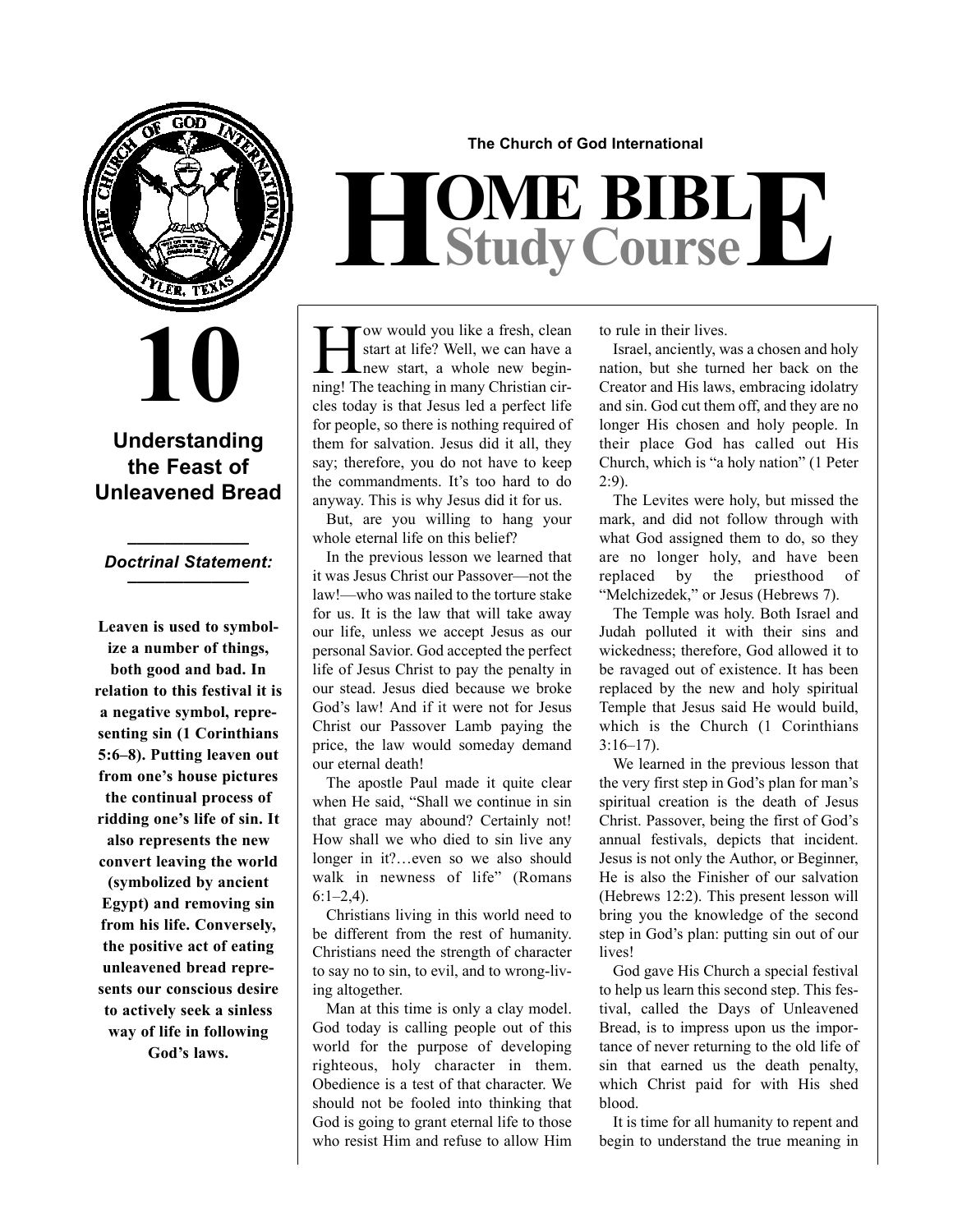this second annual festival of God's plan of salvation (2 Peter 3:9).

Pleasing God requires more than just some sentimental feeling in our heart. We must live a life of continually overcoming and resisting the influence of the world and sin. Pleasing God, being a holy person, is not the same as merely following the religious traditions of men. To walk with Jesus in holiness, a person first must be called of God and set apart from the world. He or she must then repent, be baptized, and receive the Holy Spirit.

Subsequent to this, the person must walk in newness of life, obedient to the commandments and ways of Almighty God. Will we make mistakes and sins? Of course we will. But we must repent and go on remembering that Christ Jesus is with us. "My little children, these things I write to you, so that you may not sin. And if anyone sins, we have an Advocate with the Father, Jesus Christ the righteous. And He Himself is the propitiation for our sins, and not for ours only but also for the whole world"  $(1$  John  $2:1-2$ ).

It is now time to begin to learn why keeping the Days of Unleavened Bread is so important to our salvation, and just what part we play in God's plan.

If you have spent time in prayer, asking for God's help in understanding this lesson, and if you have your Bible, not paper, and perhaps a dictionary, then you are ready to begin this lesson.

#### **A Commanded Festival Forever**

The apostle Paul instructed every reader of the New Testament to search the Scriptures diligently, and to study the example of Israel coming out of Egyptian slavery.

For what purpose has this spectacular Old Testament record been specifically written and preserved (1 Corinthians 10:1–6)?

It has been preserved for us to learn the lesson that sin hurts. The act of giving in to the desires of the flesh (lust) is sin. Lust is a violation of one of the Ten Commandments. Therefore, the experiences of ancient Israel we read about in our Bible teach us the necessity of obedience to God's law and the importance of learning from Israel's mistakes (1 Corinthians 10:11).

In Exodus 12:1–4, the Israelites were commanded to keep the Passover. But were they to stop with the Passover? Reading on in Exodus, we find a great deal more for which we are responsible to obey (Exodus 12:15–20).

This Festival of Unleavened Bread was commanded before the children of Israel reached Mount Sinai, before they even left the land of sin, Egypt (Exodus 12:18–19).

Since this festival was commanded before the Old Covenant was ratified, it was not instituted by the "Law of Moses." Therefore, what was not instituted by the Old Covenant (or Law of Moses) could not possibly cease or be done away with when the Old Covenant ceased.

When they came out of Egypt, god had not yet commanded the Israelites concerning sacrifices and burnt offerings (Jeremiah 7:22). Rather, He commanded them to obey—and to keep the Feast of Unleavened Bread. Later we find that special Mosaic sacrifices were offered during the Days of Unleavened Bread and also on every day of the year. These sacrifices ceased with the sacrifice of Christ.

Israel was supposed to keep this festival forever as and everlasting institution (Exodus 12:17,42).

One of the most important commands God gave the Israelites was to explain the significance of this festival to their children so that the generations to come would remember its special meaning (Exodus 12:26–27). They were also to teach their children that they left Egypt (a type of sin) in haste. They departed in such haste that their dough for bread was left unleavened. Their kneading troughs were bound in their clothes and carried upon their shoulders (Exodus 12:33–34).

At age 12, Jesus was considered almost an adult, so possibly He didn't spend a lot of time with His parents during the Passover and Feast of Unleavened Bread.

Because of the possible danger of encountering robbers along the Palestinian roads, the people traveled in caravans, usually with the women and children at the front of the caravan, and the men at the rear; therefore, it was easy for Joseph and Mary to assume that Jesus was with the other parent (Joseph was His legal father.) But Jesus was still at the Temple, very much absorbed in discussion with the religious leaders.

Jesus was certainly old enough to understand the meaning of Passover and the necessity of keeping the festival (Luke 2:41–52). The Temple School was famous throughout Judea. The apostle Paul studied there under Gamaliel (Acts 22:3).

At Passover time the greatest rabbis of the land would assemble to teach and to discuss great truths among themselves.

It was not how young Jesus was that astounded these teachers, but the depth of His thoughts.

Later on, when Jesus had grown to manhood, we find Him still keeping these festivals (Mark 14:12–16), setting the example for the New Testament Church that He said He would build.

Jesus was so consistent in His keeping of the festivals that His enemies were sure to know where to find Him (Mark 14:1–2).

Jesus was popular with the people because of the many miracles He had performed in the past. Therefore, His enemies were afraid to take Him because of the people. On the night of the fourteenth, after Jesus ate His last private meal with His disciples, the Jews captured Him. Jesus was betrayed by Judas's attempted kiss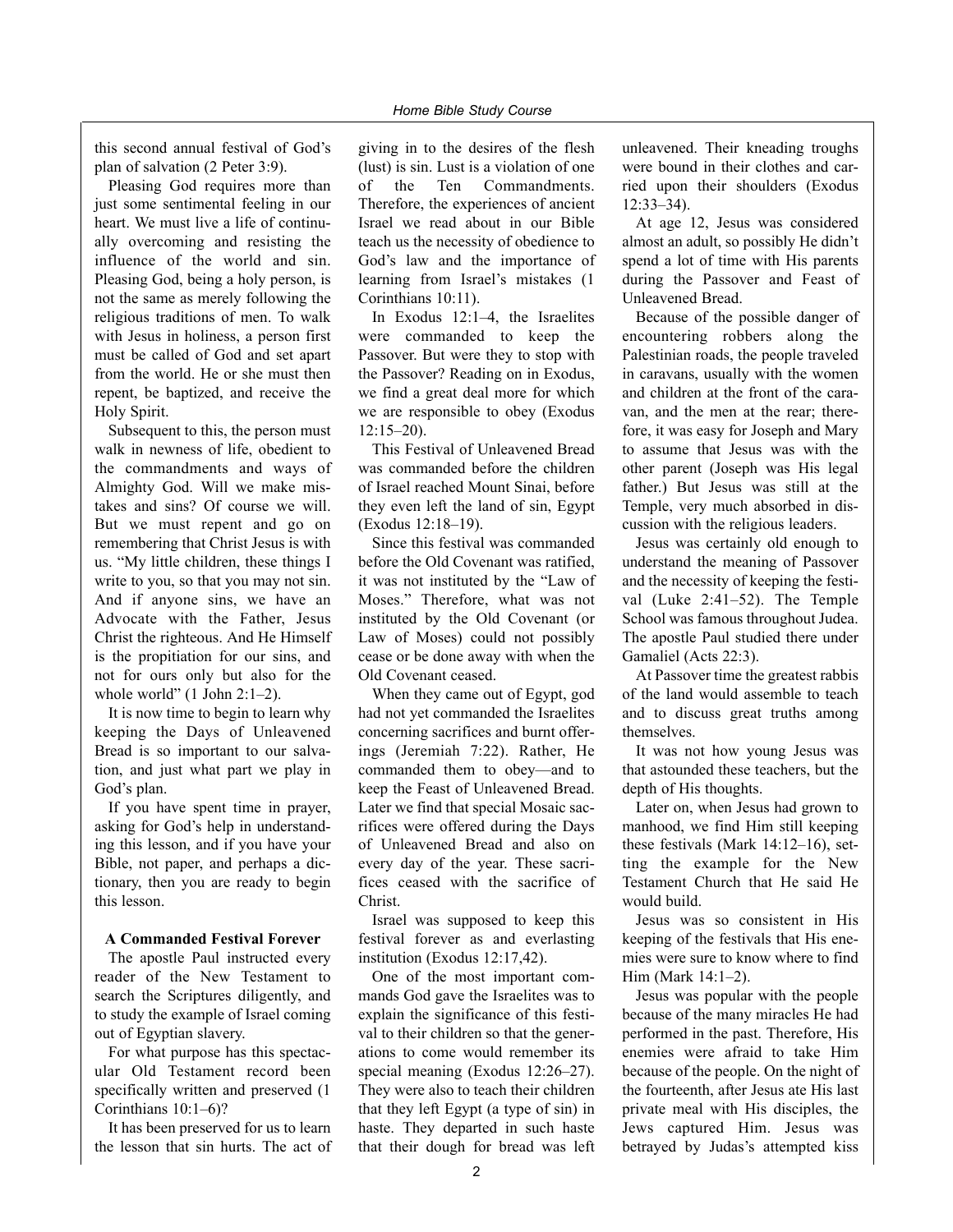#### (Luke 22:47–48).

After Jesus had been crucified, buried, and resurrected, His disciples were still keeping the Feast of Unleavened Bread (Acts 12:3).

Luke wrote the book of Acts. Why, many years after the crucifixion of Jesus Christ, would Luke use the Feast of Unleavened Bread to direct attention to the time of Peter's imprisonment if Christians were not keeping this annual feast? There is only one conclusion we can draw from this. The New Testament Church indeed was keeping all of God's annual festivals.

As further proof of this, notice the actions of the apostle Paul. Paul waited until after he had observed the Feast of Unleavened Bread with the Philippian Christians before he sailed to Troas (Acts 20:6).

The book of Acts records a rich heritage of dedicated followers of Jesus Christ. They continued to follow in His footsteps by keeping the Passover, the Feast of Unleavened Bread, and all the other remaining festivals.

Paul, inspired by the Holy Spirit, in writing to the Corinthian brethren, commands Christians everywhere to keep the Feast of Unleavened Bread (1 Corinthians 5:8), a reminder that we are to put sin out of our lives.

#### **Review**

*1. These examples of Israel's sinful disobedience were preserved to teach us not to lust as they did.*

*2. Their experiences are written for our admonition, "upon whom the ends of the world are come."*

*3. The Israelites were commanded to keep the Feast of Unleavened Bread. 4. God's festivals existed prior to the covenant God made with Israel.*

*5. Israel broke the Old Covenant, and the covenant was abolished, but this does not do away with God's festivals. 6. The festivals were to be taught to the Israelites' children.*

*7. The Israelites left Egypt (sin) in haste.*

*8. They left in such haste that they did not have time to leaven their bread. 9. Jesus kept the Days of Unleavened Bread when He was a boy.*

*10. Jesus continued to keep the festivals after He had grown to manhood. 11. Even after Jesus was resurrected, His disciples continued to keep the Days of Unleavened Bread.*

*12. The early Church kept God's festivals.*

*13. The apostle Paul told the gentile converts to keep the Feast of Unleavened Bread.*

#### **Scriptures to Read, Remember, and Recite**

*1 Corinthians 10:1–6,10–11; Exodus 12:15–20; Jeremiah 7:22; Exodus 12:17,26–27,33–34,42; Luke 2:41–52; Mark 14:1–2,12; Luke 22:47–48; Acts 12:3; 20:6; 1 Corinthians 5:8*

#### **Our High Priest**

The book of Hebrews has been called the book of the priesthood. Jesus Christ is our High Priest in heaven. His Passover sacrifice pictures the complete, total forgiveness of past sins. But the Christian, in spite of this, finds that the struggle continues on. It was not "all over long ago" after initial repentance and water baptism.

Putting sin out of our lives is not an easy task. On occasion we find ourselves the abject slave to some sin or bad habit. We are unable to overthrow sin all at once. We must face it. It takes a lifetime to overcome some of our stubborn weaknesses.

In Hebrews chapter 12, we are told to "run with endurance the race that is set before us" (verse 1). So the Christian life is compared to a foot race with a starting point and a tape at the finish line.

The story continues in verse 2: "…looking unto Jesus, the author and finisher of our faith, who for the joy that was set before Him endured the cross…and was sat down at the right hand of the throne of God."

The Passover festival pictures the forgiveness of past sins. Completely putting away sin (symbolized by the Days of Unleavened Bread) fills in the picture begun by the Passover. Leaven is a symbol of sin. And the command to remove leaven from our houses and to eat only unleavened bread for seven days impresses upon us the necessity of a complete spiritual housecleaning (Exodus 12:19–20; 1 Corinthians 5:7–8). This has been called "our part" in God's plan. However, the Christian will find that He can't put sin out of his life by himself, without the help of his Savior, Jesus Christ.

Sin is a master that won't give up without a grueling fight. Like all the other steps in God's plan of salvation, this one, too, requires the hand of God.

This is where Jesus comes in as our High Priest. Here are encouraging words from the book of Hebrews: "Seeing then that we have a great High Priest who has passed through the heavens, Jesus the Son of God, let us hold fast our confession [the Christian life]. For we do not have a High Priest who cannot sympathize with our weaknesses, but was in all points tempted as we are, yet without sin. Let us therefore come boldly to the throne of grace, that we may obtain mercy and find grace to help in time of need" (Hebrews 4:14–16).

Without this kind of help it would be impossible to put sin out of our lives. Jesus is always committed to those who never give up and continue in the race. We are never alone in this battle against sin. Jesus said, "I am with you always, even to the end of the age" (Matthew 28:20).

Jesus "will sustain you to the end, guiltless [blameless] in the day of our Lord Jesus Christ" (1 Corinthians 1:8; see also Philippians 1:5–6).

We must remember: Christ is "the author and finisher of our faith" (Hebrews 12:2). We are saved by His life as our High Priest (Romans 5:10). The follower of Christ must expel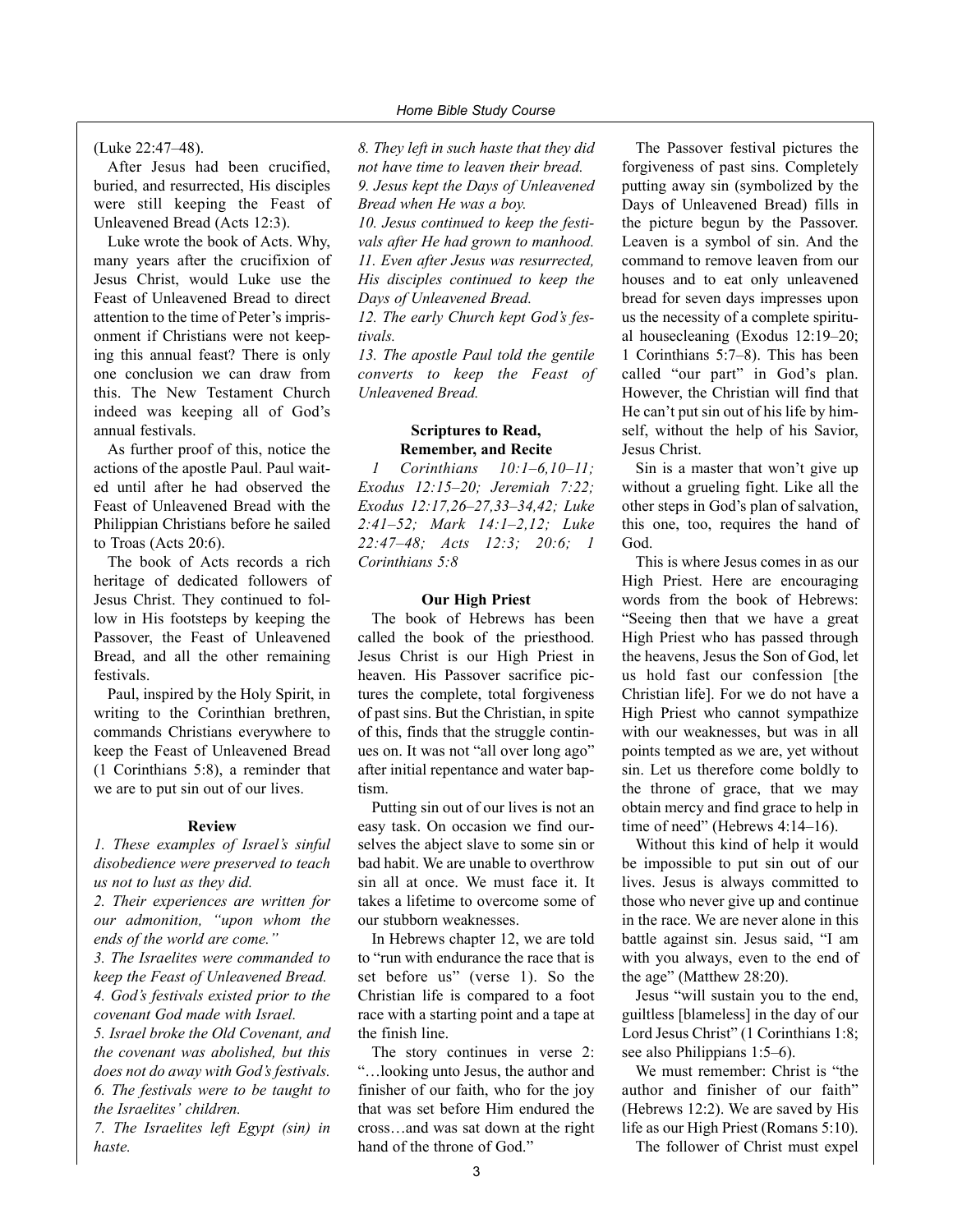sin—root and branch—out of his life. But we find we can't do it without constant forgiveness for our failures along the way.

By eating unleavened bread, a little at the Passover service and a little each day throughout the Days of Unleavened Bread, we symbolize our continuing dependence on and identification with the Person who said, "I am the bread of life" (see John 6:48–51).

#### **Review**

*1. The Christian life is likened to a foot race.*

*2. Jesus is the Pioneer and Perfecter of our faith.*

*3. The Passover pictures the forgiveness of past sins.*

*4. Putting sin away completely is pictured by the Days of Unleavened Bread.*

*5. J esus is our High Priest.*

*6. Jesus understands and is able to sympathize with our weaknesses because in every respect He also was tempted, though without sin.*

*7. Without Jesus to help us, it would be impossible to put sin out of our lives.*

*8. Jesus will never leave us.*

*9. Jesus will sustain us to the end, so that we will be blameless.*

*10. We are saved by the life of Jesus, our High Priest.*

*11. By eating unleavened bread, we symbolize our continuing dependence on Jesus Christ.*

*12. Symbolically, Jesus Christ is the bread of life we must eat.*

#### **Scriptures to Read, Remember, and Recite**

*Exodus 12:19–20; 1 Corinthians 5:7–8; Hebrews 4:14–16; Matthew 28:20; 1 Corinthians 1:8; Philippians 1:5–6; Hebrews 12:2; Romans 5:10; John 6:48–51*

#### **Escape Sin**

God shows in His Word that Egypt is a type of sin (Hebrews 11:24–27). Also, in Revelation 11:8, we read that

sinful Jerusalem is called Egypt spiritually.

While the Israelites were in Egypt they suffered in miserable slavery to cruel taskmasters (Exodus 1:14;  $2:23$ ).

Pharaoh was apprehensive about the Israelites becoming too numerous and a threat to his kingdom. By making them slaves, he hoped to kill their spirit and stop their growth. In actual fact, the opposite happened (Exodus 1:12).

The entire world has suffered from its own sins since the creation of Adam and Eve approximately 6,000 years ago. As we look around the world today we find a world at war with itself, suffering from sins of vanity, jealousy, lust, and greed. When mankind sinned at the very beginning, they traded in their loving Creator for what they thought was freedom, but it was actually sin, and a cruel taskmaster, Satan the Devil.

Moses had to make a choice also. It took faith for Moses to give up his position in Pharaoh's own household in order to serve God. Imagine what leisure and sinful pleasures were available to him. It would have been so easy for him to grab on to the benefits of wealth and prestige. But Moses' wisdom extended far beyond the walls of Pharaoh's palace. He knew all these things are fleeting, but God's kingdom is eternal (Hebrews 11:25–26).

Just as Moses rejected the practices of sin, God expects New Covenant Christians to do the same (Hebrews  $12:1-4$ ).

If we are to become a part of God's family and receive the gift of eternal life, we must prove our willingness to obey now by striving to get the leaven of sin out of our lives.

Bread, cakes, crackers, baking powder, baking soda, and yeast are certainly all right to eat throughout the year, except when the Days of Unleavened Bread arrive. During these days, from the fifteenth to the twenty-first of the month of Abib, we

are to put leavening agents out of our homes and off our property (Exodus 12:15). During this period of time leavening represents sin, because it puffs up, and so also does sin. Flat bread (unleavened bread) is free of leavening agents, and therefore symbolizes sinlessness. We must also eat unleavened bread daily during these seven days, showing our active willingness to put sin out of our lives in obedience to God's commands (Exodus 12:20).

The apostle Paul had to deal with a particular sin that was taking place in the Corinthian church, which consisted of a man committing incest with his stepmother (1 Corinthians 5:1–8). Rather than feeling guilt, the people in fact were vain and puffed up. Apparently they felt they were being more righteous, more forgiving, than God or Paul by allowing this sexually immoral man to remain in God's Church.

Paul explained to them how they were swelled up with vanity and had become puffed up. He went on to tell them their glorying was not good, and compared this sinning member to a bit of leaven, explaining that this one bit of leaven can leaven the whole lump of dough. In other words, permitting the sin to continue could lead to the whole church being filled with the leaven of sin!

It is clear, then, that leaven typifies sin (1 Corinthians 5:8). The apostle John reminds us that we cannot say "we have no sin"  $(1$  John 1:8). However, we are not practicing sinners, sinning deliberately, as this man was doing. This was a notoriously flagrant violation of God's commandments, and Paul had to deal with it quickly before it infected the whole church. The church is responsible for the care of all its members. Paul's intention was not to destroy the man, but to bring him to repentance. All believers struggle with sin on a daily basis, but this man felt no guilt or remorse for his sin against God. to "deliver such a one to Satan" (1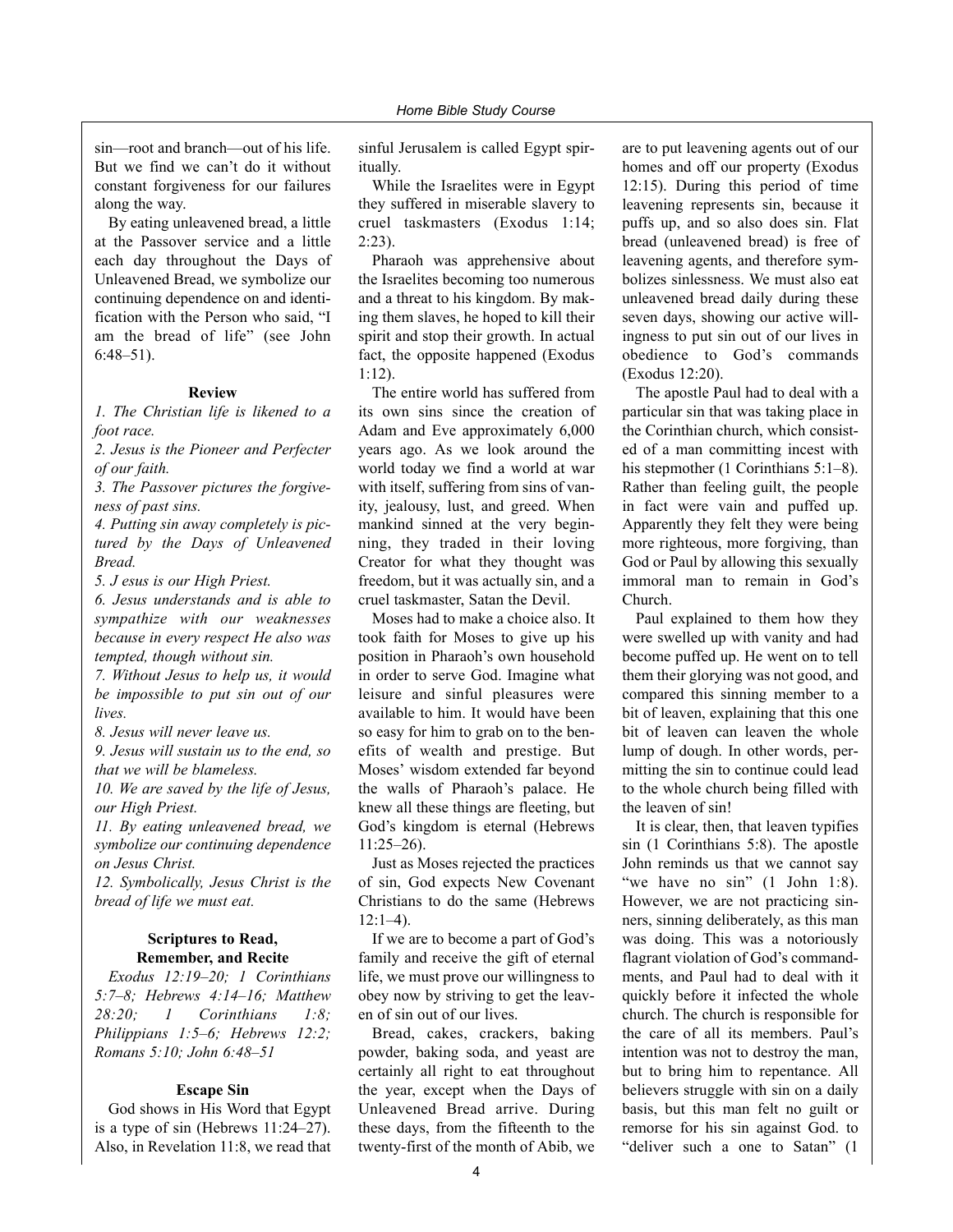Corinthians 5:5) meant to exclude him from the fellowship of believers.

Jesus explains to His disciples to beware the leaven of the Pharisees and the Sadducees which is their doctrine (Mathew 16:5–12). Again He warned them to beware of the leaven of the Pharisees which is hypocrisy (Luke 12:1).

#### **Review**

*1. Egypt is a type of sin.*

*2. Sin is a cruel taskmaster.*

*3. Moses rejected sinful pleasures for an eternal kingdom.*

*4. We must get the leaven of sin out of our lives.*

*5. During the Feast of Unleavened Bread, leavening represents sin. 6. We are to put physical leavening out of our homes during this festival. 7. Sin puffs up with vanity. 8. Sin, like leavening, can leaven the whole body or whole lump of dough. 9. The leaven of the Pharisees and Sadducees was their doctrine.*

*10. The leaven of the Pharisees was hypocrisy.*

#### **Scriptures to Read, Remember, and Recite**

*Hebrews 11:24–27; Revelation 11:8; Exodus 1:12,14; 2:23; Hebrews 12:1–4; Exodus 12:15,20; 1 Corinthians 5:1–8; Matthew 16:5–12; Luke 12:1*

#### **Holy Time**

The festivals were ordained by God. Therefore, the period of time for each of these festivals is "holy time." Leviticus 23, which we should read in its entirety, gives us a summary of all God's festivals. All of these festival days were ordained of God, and were in existence prior to the ratification of the Old Covenant (Exodus 12).

When Moses saw the burning bush and turned aside to investigate, God commanded him to remove his shoes (Exodus 3:5). God instructed Moses to do this because he was standing on holy ground. Why was this ground holy? Because of God's presence.

From this we can conclude that whatever God's presence is in becomes holy unto the Lord.

When God spoke to Moses, He said, "Speak to the children of Israel, and say to them, 'The feasts of the LORD, which you shall proclaim to be holy convocations, there are My feasts'" (Leviticus 23:1).

Notice that these festival days are commanded assemblies and holy days—and that equals holy time.

Therefore, if we fail to observe these feast days as God commands us t do, we are breaking the Fourth Commandment (Exodus 20:8). The very first feast day mentioned is the seventh-day Sabbath. The rest of the feast days are kept annually. They are holy convocations, or religious *assemblies*, given for the purpose of worship. The holy God commands His people to assemble on these days, which are annual sabbath days, to worship Him.

God wants His people to truly rejoice on these holy days (Deuteronomy 16:12; Psalm 42:4).

The first month of the Hebrew calendar is Abib, or Nisan. This is equal to the months of March and April of today's calendar. Abib means "the time of green ears or grain" (Exodus 34:21). The annual sabbaths during the Feast of Unleavened Bread occur during the season in which grain comes to mature growth, or "earing time." The Days of Unleavened Bread span a period of seven days (Exodus 12:15; 34:18; cf. Numbers 28:17; Deuteronomy 16:3–4).

God promised ancient Israel He would prosper them both nationally and materially if they would keep His sabbaths (Deuteronomy 28:1–14). However, they would be corrected and chastened with curses if they disobeyed (Deuteronomy 28:15–68).

#### **Review**

*1. The days of the festivals ordained by God are holy days (holy time). 2. God's presence in the festivals makes them holy.*

*3. The festivals are holy convocations and commanded assemblies. 4. If we do not keep God's holy days,*

*which are sabbaths, we are breaking the Fourth Commandment.*

*5. God wants His people to truly rejoice on His holy days.*

*6. The Days of Unleavened Bread span a period of seven days. 7. God said He would bless Israel if they kept His sabbaths.*

#### **Scriptures to Read, Remember, and Recite**

*Exodus 12; Leviticus 23:1; Exodus 20:8; Deuteronomy 16:12; Psalm 42:4; Exodus 34:18,21; 12:15; Numbers 28:17; Deuteronomy 16:3–4; 28:1–68*

#### **Pharaoh a Type of Satan**

It was with a high hand that Israel left Egypt (sin) and headed toward the wilderness. While they left with high spirits, Pharaoh had decided (unknown to them at the time) to pursue them. They left from the city of Rameses, also called Letopolis, which later was renamed Babylon by the Persians, because it was the city of Semiramis in Egypt. Today it is the city of old Cairo (Exodus 12:37; 14:8).

Just like Pharaoh, Satan wants to keep us in the bondage of sin (Romans 6:16).

After beginning their journey they made their first encampment at Succoth (which means "tent" or "camping shelters"). They then made a number of other encampments, finally ending their trek on the shore of the Red Sea with mountains to the south and west of them. This was the end of the sixth day of Unleavened Bread at sunset (Exodus 14:1–2).

Camping in this particular place made it impossible, without God's intervention, for Israel to escape from Pharaoh. Israel seemed to be trapped, but God had set a trap for Pharaoh, using the children of Israel as bait. This accomplished several things. First, God wanted Israel to know that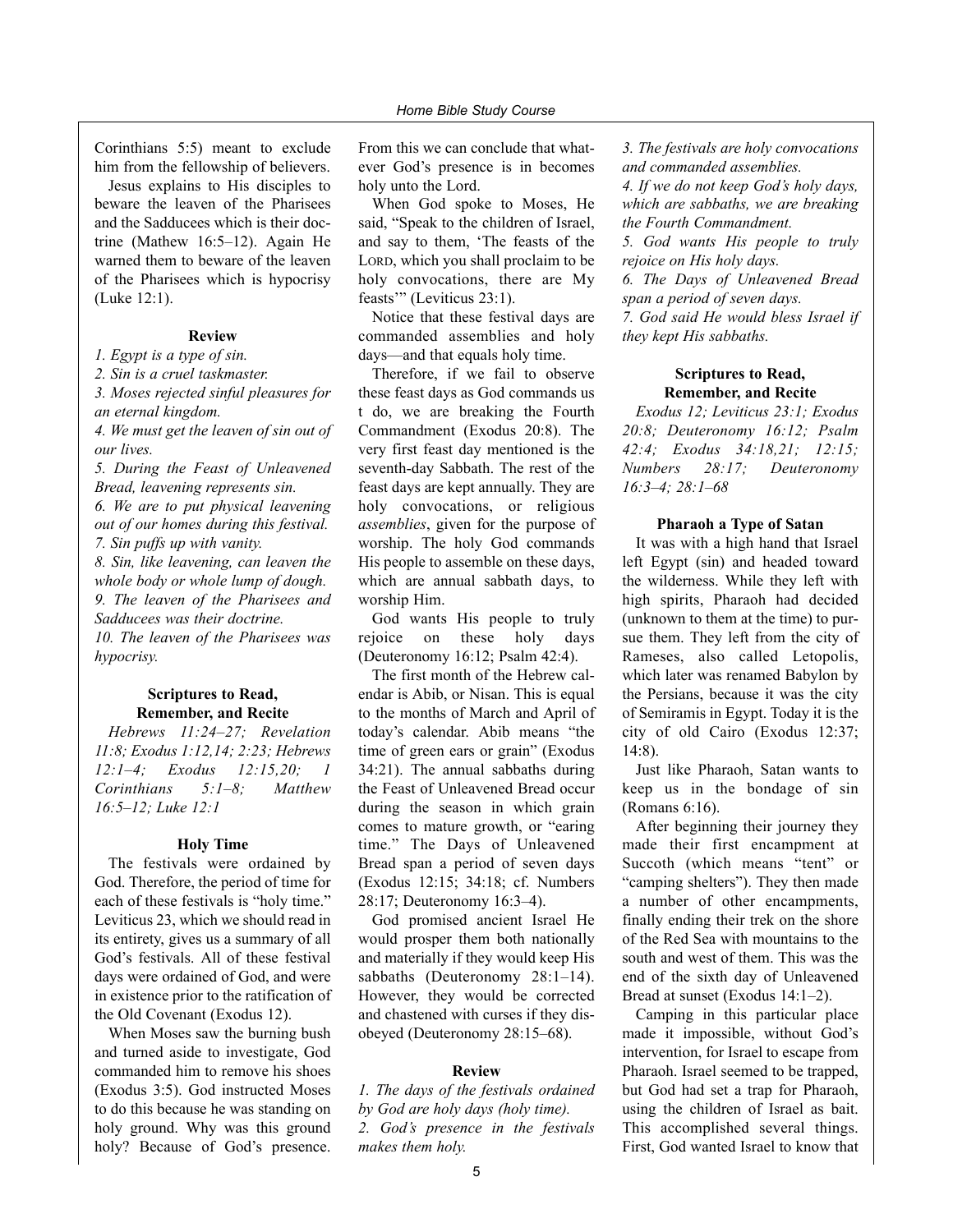they could not escape Egypt (sin) on their own. Second, He wanted them to know assuredly that their deliverance came from Him. Third, He was going to destroy Pharaoh and his army so the Egyptians would know that He was the Lord (Exodus 14:2–4).

When the Israelites understood the danger they were in, they were terror stricken and cried out to the Lord, not realizing that God was proving, or testing, them (Exodus 14:10).

Their attitude was one of giving up and returning to Egypt (sin). There is an old saying: "When things get tough, the tough get going." But the Israelites, instead of trusting God and expressing a "get going" attitude of total commitment to God, gave up and were ready to return to slavery (Exodus 14:11–12).

This is a lesson directed at Christians today. Christians are often tempted and pursued by Satan, making it easier to return to the old life of slavery to sin. Even Jesus was tempted by Satan. Jesus' reply to Satan was, "Man shall not live by bread alone, but by every word that proceeds from the mouth of God" (read Matthew  $4:1-11$ ),

God, of course, provided the means of escape. His instructions for the Israelites were to "go forward" (Exodus 14:15).

No names are given of camping places for Sunday and Monday nights, the fourth and fifth days of Unleavened Bread. But by sunset Tuesday, the sixth day of Unleavened Bread, they had made camp between the mountains and the sea, just as Pharaoh's army of chariots roared in behind them.

#### **Notes:**

Then the pillar of cloud in which God was concealed moved between the two camps, and a s pillar of fire God flamed brightly in the deepening dusk (Exodus 14:19–20; 13:21).

God supernaturally delivered Israel from the bondage of sin. God wants us to remember always that He is the One that fought for His people and caused the wheels to fall off the chariots of Pharaoh's army, and that it was by His great power the people were delivered. The Feast of Unleavened Bread is an everlasting reminder of God's great work of deliverance (Exodus 12:42; 14:16–31).

They then composed a song, and Moses and the children of Israel rejoiced over their deliverance (Exodus 15:1–21).

God promises to make a way of escape for any man or woman willing to flee from the bondage of sin (1 Corinthians 10:13).

We must be willing to put to death our own wrong and selfish desires, willing to overcome sin, and willing to put God first in our lives. If we do so, God will make our exodus from sin and bondage possible, just as He supernaturally made it possible for Israel to escape from Pharaoh (Romans 8:13).

#### **Review**

*1. Israel left Egypt (sin) in high spirits.*

*2. Satan wants to keep us in bondage to sin.*

*3. We can't escape sin without God's help.*

*4. Our deliverance from sin is a supernatural act of God.*

*5. When life gets difficult, it is tempting to give up and return to the old*

**\_\_\_\_\_\_\_\_\_\_\_\_\_\_\_\_\_\_\_\_\_\_\_\_\_\_\_\_\_\_\_\_\_\_\_\_\_\_\_\_\_\_\_\_\_\_\_\_\_\_\_\_\_\_\_\_\_\_\_\_\_\_\_\_\_\_\_\_\_\_\_\_\_\_\_ \_\_\_\_\_\_\_\_\_\_\_\_\_\_\_\_\_\_\_\_\_\_\_\_\_\_\_\_\_\_\_\_\_\_\_\_\_\_\_\_\_\_\_\_\_\_\_\_\_\_\_\_\_\_\_\_\_\_\_\_\_\_\_\_\_\_\_\_\_\_\_\_\_\_\_ \_\_\_\_\_\_\_\_\_\_\_\_\_\_\_\_\_\_\_\_\_\_\_\_\_\_\_\_\_\_\_\_\_\_\_\_\_\_\_\_\_\_\_\_\_\_\_\_\_\_\_\_\_\_\_\_\_\_\_\_\_\_\_\_\_\_\_\_\_\_\_\_\_\_\_ \_\_\_\_\_\_\_\_\_\_\_\_\_\_\_\_\_\_\_\_\_\_\_\_\_\_\_\_\_\_\_\_\_\_\_\_\_\_\_\_\_\_\_\_\_\_\_\_\_\_\_\_\_\_\_\_\_\_\_\_\_\_\_\_\_\_\_\_\_\_\_\_\_\_\_**

#### *life of sin.*

*6. The Feast of Unleavened Bread is an everlasting reminder of God's great work of deliverance.*

*7. God will make a way of escape for those willing to flee from the bondage of sin.*

#### **Scriptures to Read, Remember, and Recite**

*Exodus 12:37; 14:1–4,8,10–12; Matthew 4:1–11; Exodus 14:15,19–20; 13:21; 12:42; 14:16–31; 1 Corinthians 10:13; Romans 8:13*

#### **A Final Thought: Saints**

Saints are mentioned many times in the Bible, but there are many misunderstandings about what a saint really is. We need to know!

Nowhere does the Bible tell us or even insinuate that a saint is a good religious person who died many years ago and who is now canonized by a church. Saints do not have halos.

A saint is a person who is holy to God. It is a person who is sanctified, or set apart, by God and lives a life of holiness.

The servants of God are "called to be saints" (Romans 1:7). They are sanctified  $(1$  Corinthians 1:2); however, they are not yet perfect. They are still going on to perfection (Ephesians 4:12).

We see a description given by the apostle John in Revelation 14:12: "Here is the patience of the saints; here are those who keep the commandments of God and the faith of Jesus<sup>"</sup>

So if we want to be a saint, we should consider this lesson carefully, and keep the Days of Unleavened Bread each year.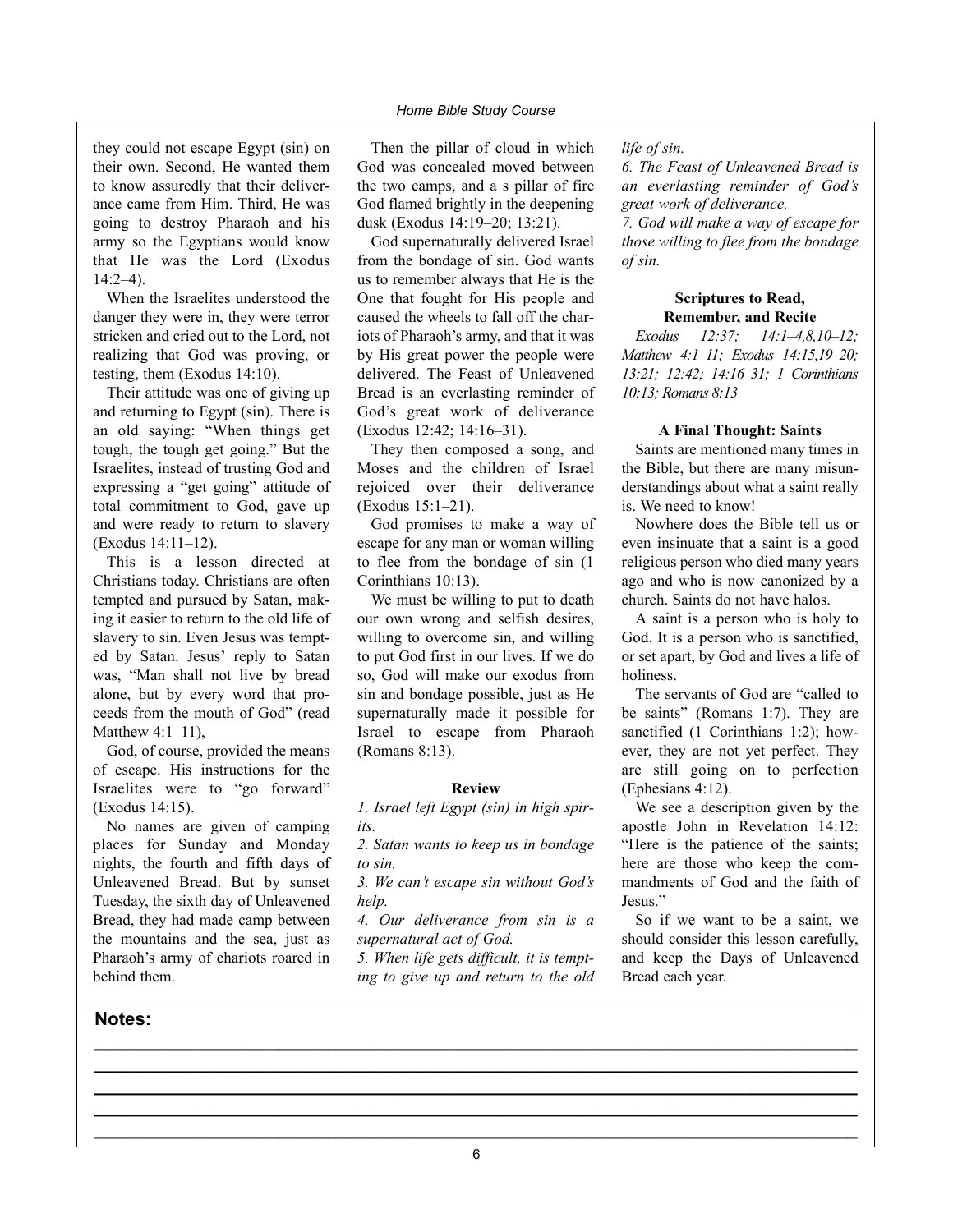## **Understanding 10 the Feast of Unleavened Bread**



**Write your answers on a separate sheet of paper. Check** *your* **answers with the answers found at the end of the test. Detach the return coupon at the bottom of the page and mail back to us. We will send the next lesson in the series to you.**

**The Church of God International**

# $H$ **Study Course**

## *True or False Questions*

1. Israel's example was preserved for the benefit of Christians.

2. By Israel's example we should learn not to lust after evil things.

3. Israel's example does not teach us that we should keep the commandments.

4. The Festival of Unleavened Bread existed prior to the covenant at Sinai.

5. Animal sacrifices are still necessary for everyone.

6. Animal sacrifices were never offered on the festivals.

7. It was not necessary to teach young children about the festivals.

8. They left Egypt so quickly their bread

became leavened.

------------------

9. Jesus could not understand the festivals when He was a boy.

10. Jesus' enemies knew they could find Him at the festivals.

11. There is no record of Paul keeping the festivals.

12. The Feast of Unleavened Bread teaches us we must purge sin from our lives.

13. Leaven is not a symbol for sin.

14. Jesus is the Author and Finisher of our Faith.

15. We can overcome all things by ourselves.

*Continued on next page*

*Cut along dotted line Cut along dotted line*



**The Church of God International**



| Yes!                               |  |
|------------------------------------|--|
| <b>Send me</b><br><b>Lesson 11</b> |  |

*Code—CO11*

*Send to:* **The Church of God International P.O. Box 2525 Tyler, TX 75710**

*Thanks for letting us serve you!*

| アルトリン<br>ľ<br>ಸರಾಜ<br>s |  |
|-------------------------|--|
| z                       |  |

Name:

Address:

Zip: Phone:

City: State: